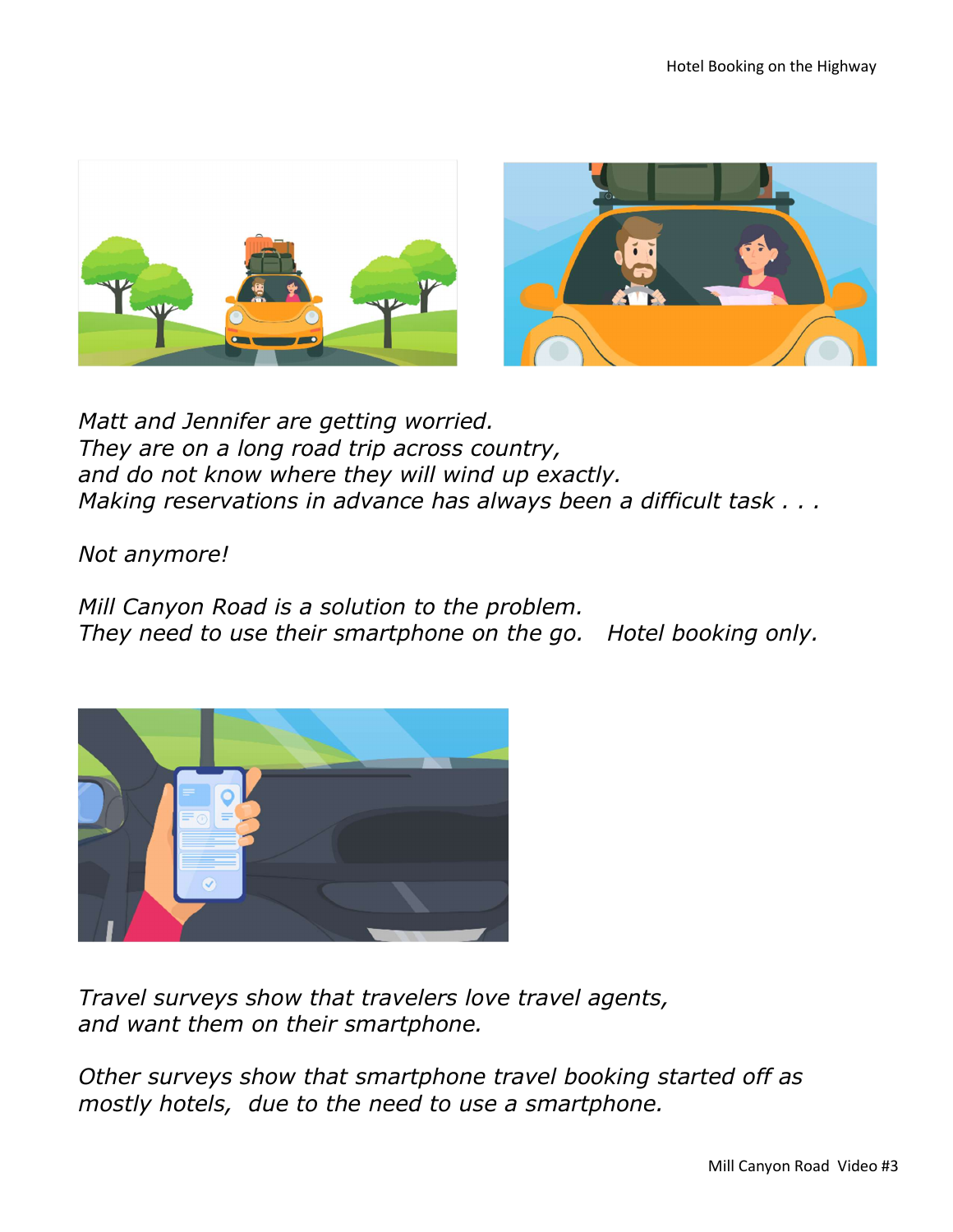

Jennifer spots a hotel up ahead. It is the **Quality Inn**, owned by **Choice Hotels.** 

Matt and Jennifer pull into the parking lot of the hotel, and use the smartphone to see what is available.



They click on the **Quality Inn** button, and go directly to the **Quality Inn** booking page. Enter city, and state.

Matt and Jennifer complete the booking, and check in to the hotel.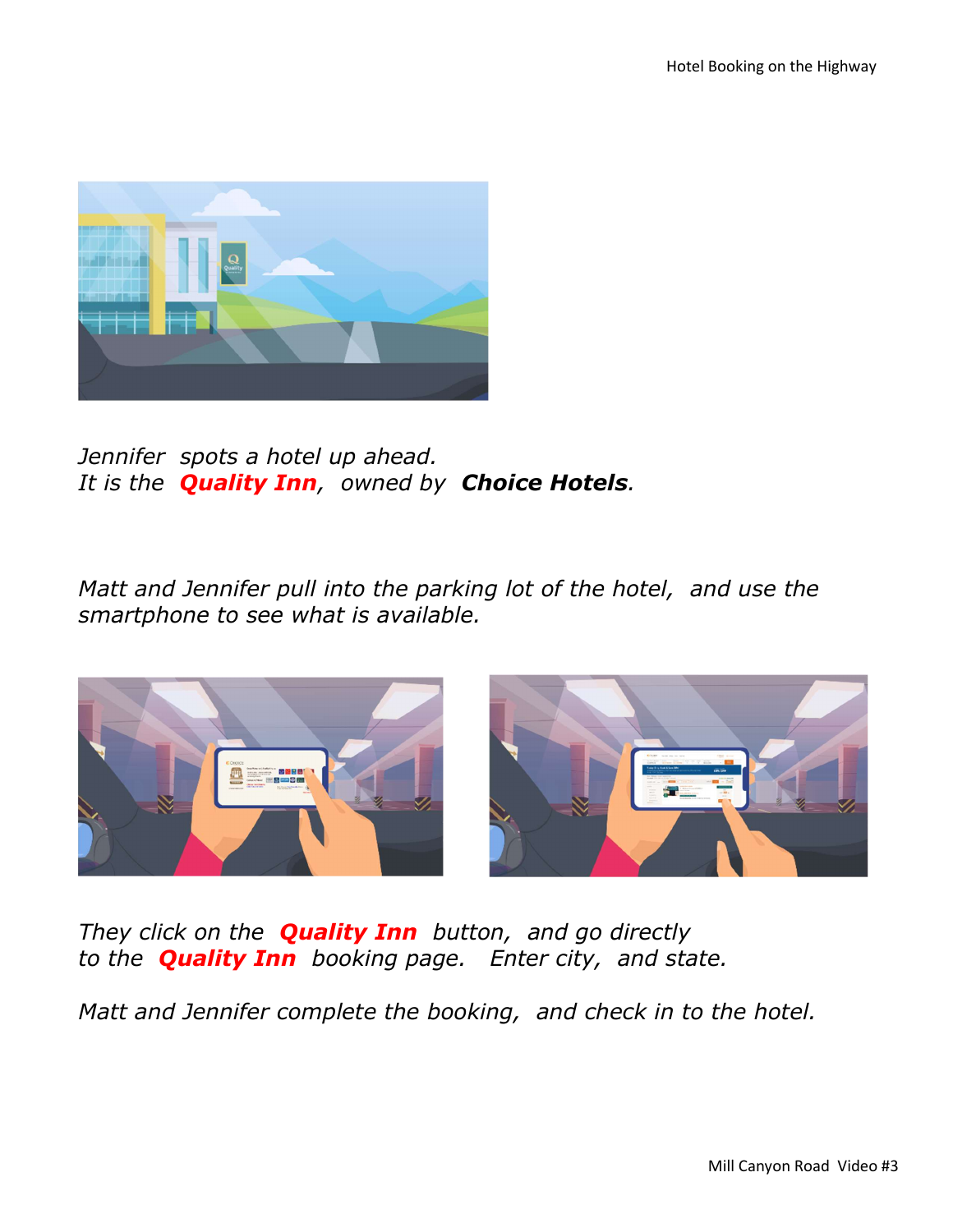## Reservations.com can also be used, to book over the phone by a travel agent.



Click the telephone button, and let the agent do the booking.



Or, see what the room is like online, then make reservations.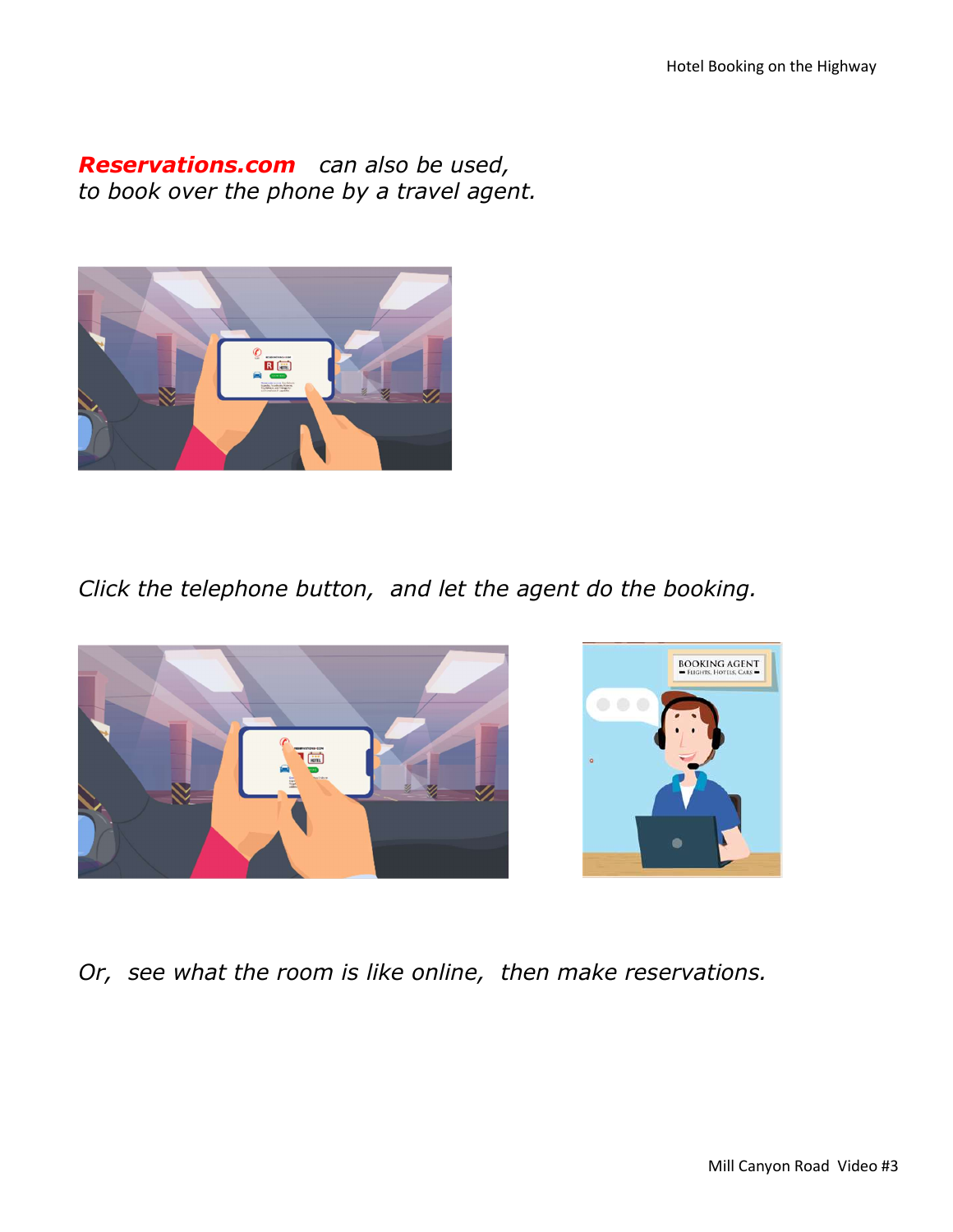The next day, Matt and Jennifer find a nice area they would like to stay in. No hotels are visible in sight.



They use **Booking.com**, and **Hotels.com**, to find nearby hotels. **Booking.com** provides a list of hotels, and the distance to the hotel. Matt and Jennifer choose one, and copy the address.



They paste the address into **Google Maps** on the travel dashboard, and it provides a map to the hotel. The map shows the directions, and distance to the hotel.